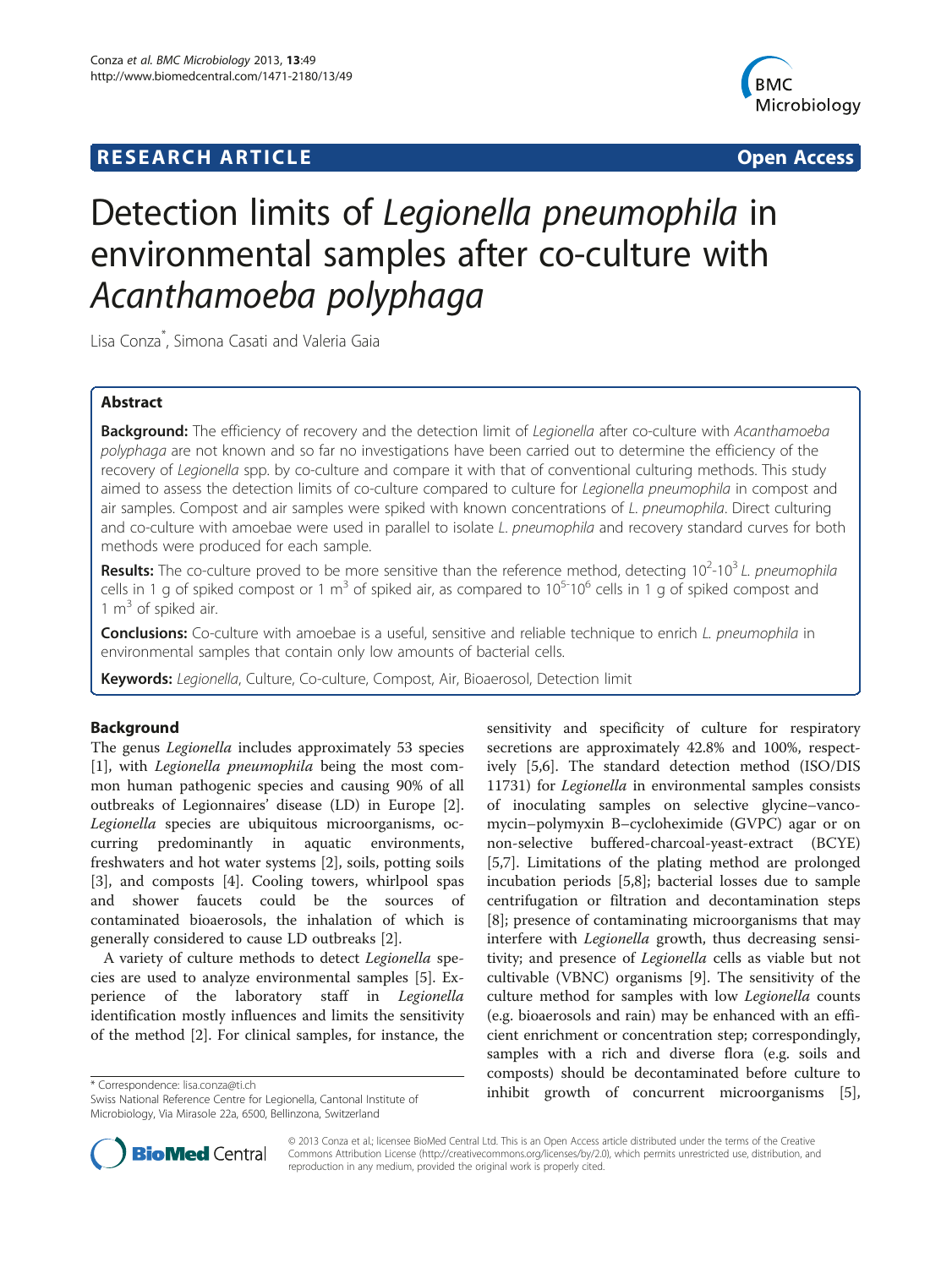because the use of selective media cannot completely inhibit the growth of moulds, bacteria and yeasts [[5\]](#page-5-0).

Free-living amoebae (FLA) have long been used to enhance isolation of amoeba-resistant bacteria [[10\]](#page-5-0) and already more than 20 years ago Rowbotham proposed to use amoebal enrichment (co-culture) to recover Legionella from natural habitats and clinical specimens [\[11\]](#page-5-0).

Co-culture aims to enrich the bacteria present in the specimen by exposing them to viable host amoebae [\[12](#page-5-0)]. The relative numbers of amoebae used for enrichment is important because too few amoebae may be destroyed before infection [[13\]](#page-5-0) and too many may encyst before spread, because *L. pneumophila* is able to penetrate trophozoites but not cysts [\[13](#page-5-0)]. Using co-culture, Legionella bacteria could be easily detected even in samples with high contaminant loads [\[12\]](#page-5-0). Macrophages have also been employed for enrichment steps [\[11](#page-5-0)].

L. pneumophila serogroup 1 strains are known to grow inside Acanthamoeba (A. castellanii and A. polyphaga) and Naegleria [\[14\]](#page-5-0). Non-pneumophila strains, e.g. L. anisa [[12\]](#page-5-0), L. drancourtii [[15](#page-5-0)], L. micdadei [[16\]](#page-5-0), have also been isolated by co-culture with A. polyphaga.

Because of its sensitivity, the co-culture has the potential of improving bacterial yields in surveys of environmental samples with low Legionella counts or containing contaminating microorganisms. Co-culture has been described as the method of choice for the isolation of Legionella species, but no investigations have so far been carried out to compare the recovery efficiency for Legionella by co-culture with that of conventional culturing methods. In addition, the efficiency of recovery and the detection limit of Legionella after co-culture with A. *polyphaga* are not known.

In the present work, we utilized  $L$ . pneumophila as a model organism to study the interactions with A. polyphaga which, together with A. castellanii, is one of two FLA frequently used in co-culture experiments. We used trophozoites of the A. polyphaga because this species can be easily infected with L. pneumophila and can be effortlessly grown *in vitro* [\[13,14](#page-5-0)].

This study aimed to determine the detection limits of co-culture with A. polyphaga compared to conventional culturing methods for L. pneumophila in compost and air samples.

## Methods

## Bacterial and amoebal strains

L. pneumophila Philadelphia 1 (Lp1) strain (ATCC 33152) was grown on BCYE (bioMérieux, Geneva, Switzerland) at 36°C for 48 h, re-suspended and adjusted to  $1.5 \times 10^8$  CFU/ml in 2.5 ml of API<sup>®</sup> suspension medium (bioMérieux) with an ATB 1550 densitometer (bioMérieux) to prepare the dilutions to be used for spiking. One millilitre of serial dilutions of Lp1

suspension were prepared to obtain a range of  $1 \times 10$  to  $1 \times 10^8$  bacteria/ml in Page's saline solution (PAGE: 120 mg/l NaCl, 4 mg/l  $MgSO_4 \cdot 7H_2O$ , 4 mg/l  $CaCl_2 \cdot$  $2H_2O$ , 142 mg/l Na<sub>2</sub>HPO<sub>4</sub> and 136 mg/l KH<sub>2</sub>PO<sub>4</sub>).

Acanthamoeba polyphaga (strain ATCC 50362) was grown overnight in peptone-yeast extract-glucose (PYG) medium [\[17](#page-5-0)]. The trophozoites were then washed three times and re-suspended in PAGE. Finally, the amoebae were counted and their concentration was adjusted to approximately  $9 \times 10^5$  cells/ml.

#### Sterile compost and air samples

The compost was collected in an open-air composting facility in southern Switzerland. Compost samples were sterilized for 15 min at 121°C before spiking to eliminate Legionella cells potentially present in the compost [\[4](#page-5-0)].

Air samples are usually collected in the field with a portable cyclonic air sampler (Coriolis μ, Bertin technologies, Montigny, France) with a flow rate of 250 l/min during 4 minutes and the aspirate is diluted in 10 ml PAGE. Hence, for our experiments we used 10 ml sterilized PAGE samples spiked with known amounts of *Legionella* cells.

## Spiking of the compost and air samples

To assess the detection limits and the recovery efficiency of culture and co-culture, 9 aliquots of 5 g sterile compost or of 9 ml of sterile PAGE were spiked with 1 ml of serial dilutions of Lp1 suspension to obtain a dilution range of 1 to  $1 \times 10^8$  cells per 5 g of compost or per 10 ml PAGE. Ten millilitres of sterile PAGE or 5 g sterile compost re-suspended in 10 ml sterile PAGE were used as negative controls. After spiking, compost and PAGE were thoroughly mixed to distribute bacteria homogeneously in the samples and 9 ml of sterile PAGE were added to the compost. The compost suspensions were mixed during 30 min at room temperature.

## Recovery of Legionella from spiked samples by conventional culture

Ten microlitres of the compost supernatants and of the PAGE samples were diluted 1:100 with 0.2 M HCl-KCl acid buffer (pH 2.2), vortexed three times during 10 min and incubated at room temperature as previously described [[18\]](#page-5-0). Then, 50 μl of each dilution and negative control of the spiked compost supernatant and PAGE samples were plated directly onto GVPC agar (bioMérieux) in duplicate and incubated at 36°C for 5 days. The amount of sample inoculated on the plate was 1/20,000 of the original compost portion.

## Recovery of Legionella from spiked samples by co-culture

Co-culture was performed using a PAGE suspension of axenic A. polyphaga. A suspension of 900 μl of amoebae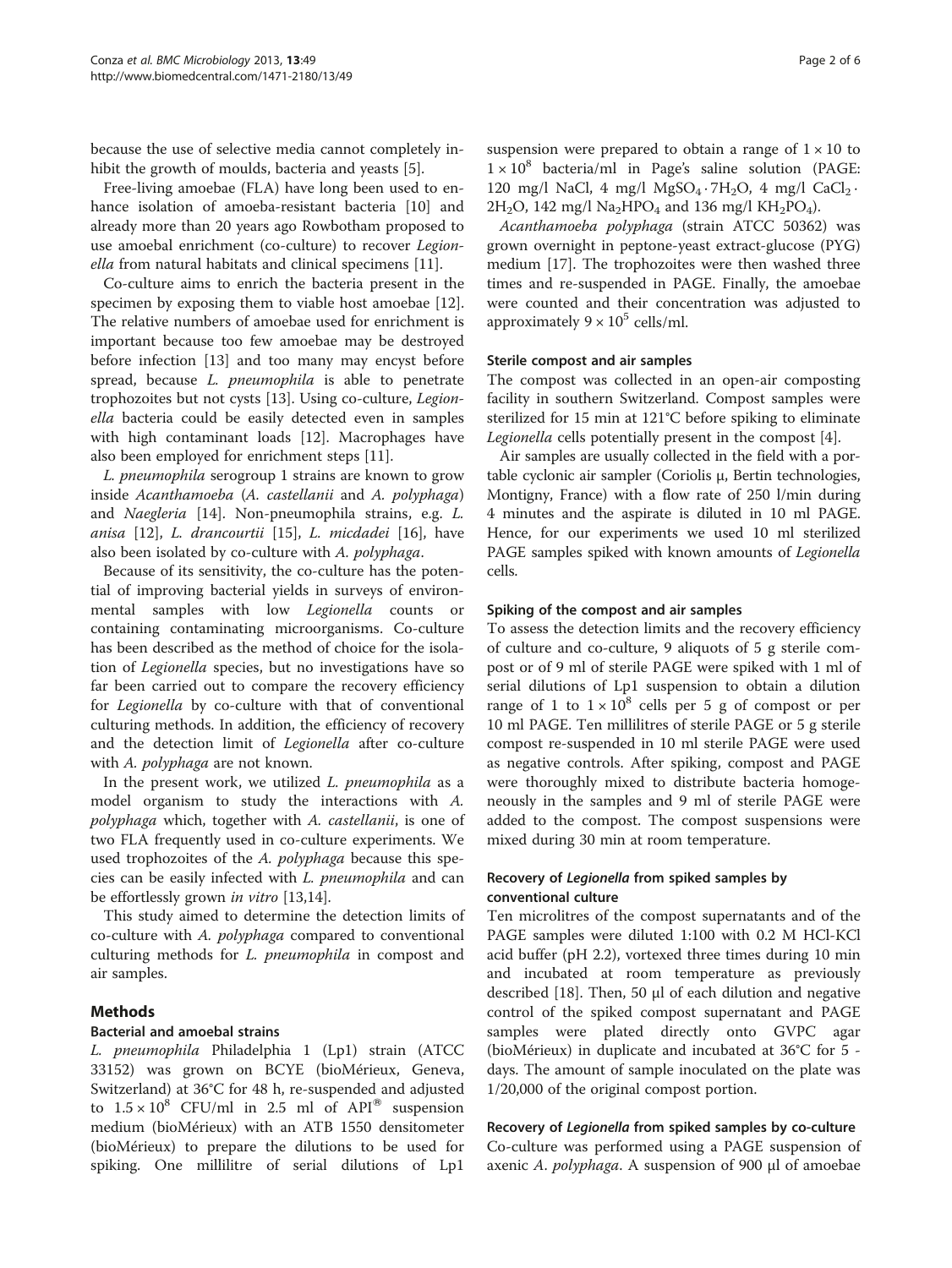<span id="page-2-0"></span>

(approximately  $9 \times 10^5$  amoebae/ml) was added to each well of a 24-well microplate (TPP, Techno Plastic Products AG, Trasadingen, Switzerland) and incubated for 1 h at 36°C to obtain an amoebal monolayer. Onehundred microlitres of each spiked compost supernatant were then added to each well. One well of each plate contained only a PAGE suspension of axenic A. polyphaga as negative control. After inoculation, the microplates were centrifuged at 1,000 g for 30 min and incubated during 7 days at 36°C in a moist chamber [[12\]](#page-5-0). After 7 days the wells were scraped with a 1,000 ml pipette tip to detach the amoebal monolayer from the well bottom. Then, 20 μl samples were diluted 1:10 with 0.2 M HCl–KCl acid buffer (pH 2.2) and vortexed three times during 10 min at room temperature. After acid shock, 100 μl amount of each acid-treated sample was then plated on solid GVPC agar and incubated at 36°C for 5 days.

#### Recovery of Legionella from untreated, natural samples

Culture and co-culture were performed in parallel on 88 compost and 23 air samples collected in composting facilities located in southern Switzerland. Air samples of  $1 \text{ m}^3$ were collected in 10 ml PAGE as previously described and compost samples were collected and stored in plastic bags

at 4°C for 24 h. Compost supernatants were also plated directly onto both GVPC and MWY agar (bioMérieux). All Legionella-like colonies were identified by MALDI-TOF MS [\[1](#page-5-0)] and by slide agglutination tests (Legionella Slidex, bioMérieux, Switzerland). Serotyping of Legionella pneumophila isolates was performed by indirect immunofluorescence assay, using the monoclonal antibodies from the Dresden panel [\[19\]](#page-5-0).

#### Data analysis

Mean and standard deviations of the colony forming units (CFU) values obtained were determined in two parallel experiments for both compost and air samples. All measurements were carried out in duplicate. Calculations and graphical displays were prepared using Microsoft Excel 2003.

The limit of detection for direct culturing and coculture of the spiked compost and air samples was defined as the fifth percentile of all analyzed positive and negative samples.

The final *Legionella* counts of both methods were multiplied by the corresponding dilution factor of each method to normalized the data. 100% efficiency of recovery was calculated as if all inoculated Legionella could be recovered.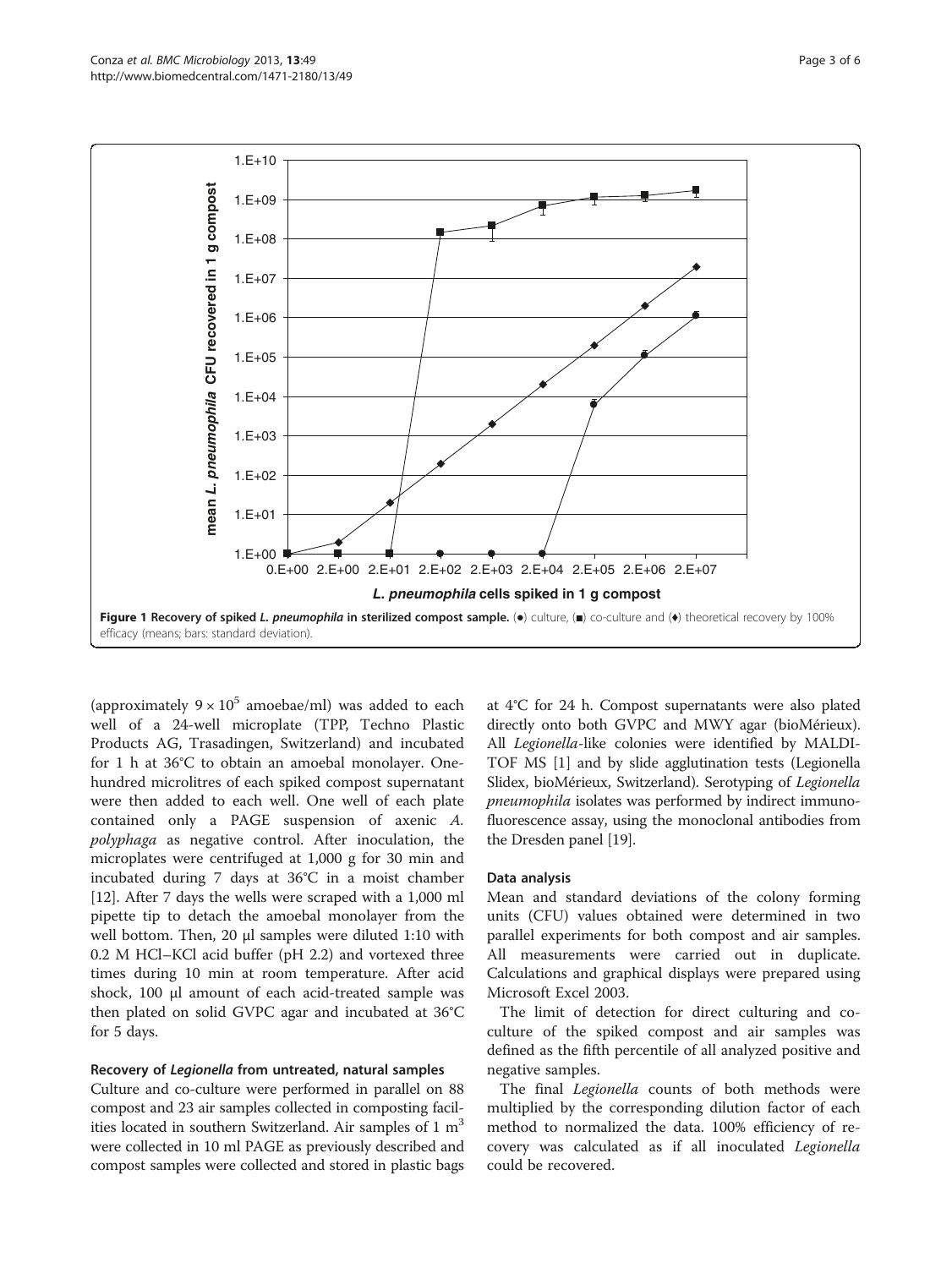<span id="page-3-0"></span>

| Table 1 Table 1 Percentage and no. of samples from wich  |                                           |          |  |
|----------------------------------------------------------|-------------------------------------------|----------|--|
| Legionella spp. were recovered by culture and co-culture |                                           |          |  |
|                                                          | $\sim$ $\sim$ $\sim$ $\sim$ $\sim$ $\sim$ | $\cdots$ |  |

|                    | Compost $(n = 88)$ |             | Air $(n = 23)$ |             |
|--------------------|--------------------|-------------|----------------|-------------|
|                    | Culture            | Co-culture  | Culture        | Co-culture  |
| Lp2-15             | 60.2% (53)         | 55.7% (49)  |                | 39.1% (9)   |
| Lp1                | 25% (22)           | 11.4% (10)  |                | $8.7\%$ (2) |
| Lp                 | $6.8\%$ (6)        | $3.4\%$ (3) |                |             |
| L. bozemanii       | 39.8% (35)         | $6.8\%$ (6) |                | $4.3\%$ (1) |
| L. londiniensis    | 26.1% (23)         |             |                |             |
| L. micdadei        | 12.5% (11)         | $1.1\%$ (1) |                |             |
| L. oakridgensis    | 11.4% (10)         | -           |                |             |
| L. feeleii         | $3.4\%$ (3)        | $2.3\%$ (2) |                |             |
| L. jamestowniensis | $2.3\%$ (2)        |             |                |             |
| L. birminghamensis | $1.1\%$ (1)        | -           |                |             |
| L. cincinnatiensis | $1.1\%$ (1)        |             |                |             |
| L. sainthelensis   | $1.1\%$ (1)        | ٠           |                |             |
| L. longbeachae     |                    | $1.1\%$ (1) |                |             |

Lp1: L. pneumophila serogroup 1; Lp2-15: L. pneumophila serogroups 2–15. Lspp: undetermined Legionella species.

## Results and discussion

This study demonstrates that the detection limit of coculture is lower than that of conventional culture and allows detecting Lp1 in compost and air samples when the concentration is as low as  $10^5$  cells in 1 m<sup>3</sup> air and  $10^6$  in 1 g compost samples.

The recovery of Lp1 from the compost by co-culture was significantly higher than with culture alone: the coculture method showed a 3 logs higher sensitivity, with a detection limit of  $10^2$  in 1 g (culture:  $10^5$  in 1 g compost) (Figure [1\)](#page-2-0), similarly the recovery of Lp1 from the air (Figure 2) by co-culture was 3 log units higher, with a detection limit of  $10^3$  Lp1 cells in 1 m<sup>3</sup> air (culture:  $10^6$ cells in  $1 \text{ m}^3$  air).

Recovery from air and compost samples by conventional culture were approximately one log unit lower, compared to the theoretical recovery by 100% efficiency. By contrast, the recovery by co-culture from both compost and air were at least 2 logs higher compared to the theoretical recovery by 100% efficiency (Figure [1](#page-2-0) and Figure 2).

An important limitation of this, as well as of previous, similar studies, is the lack of quantification of the amplification power by amoebae. In fact, only Legionella cells that grow on GVPC agar after interaction with A. polyphaga can be counted. The amount of Legionella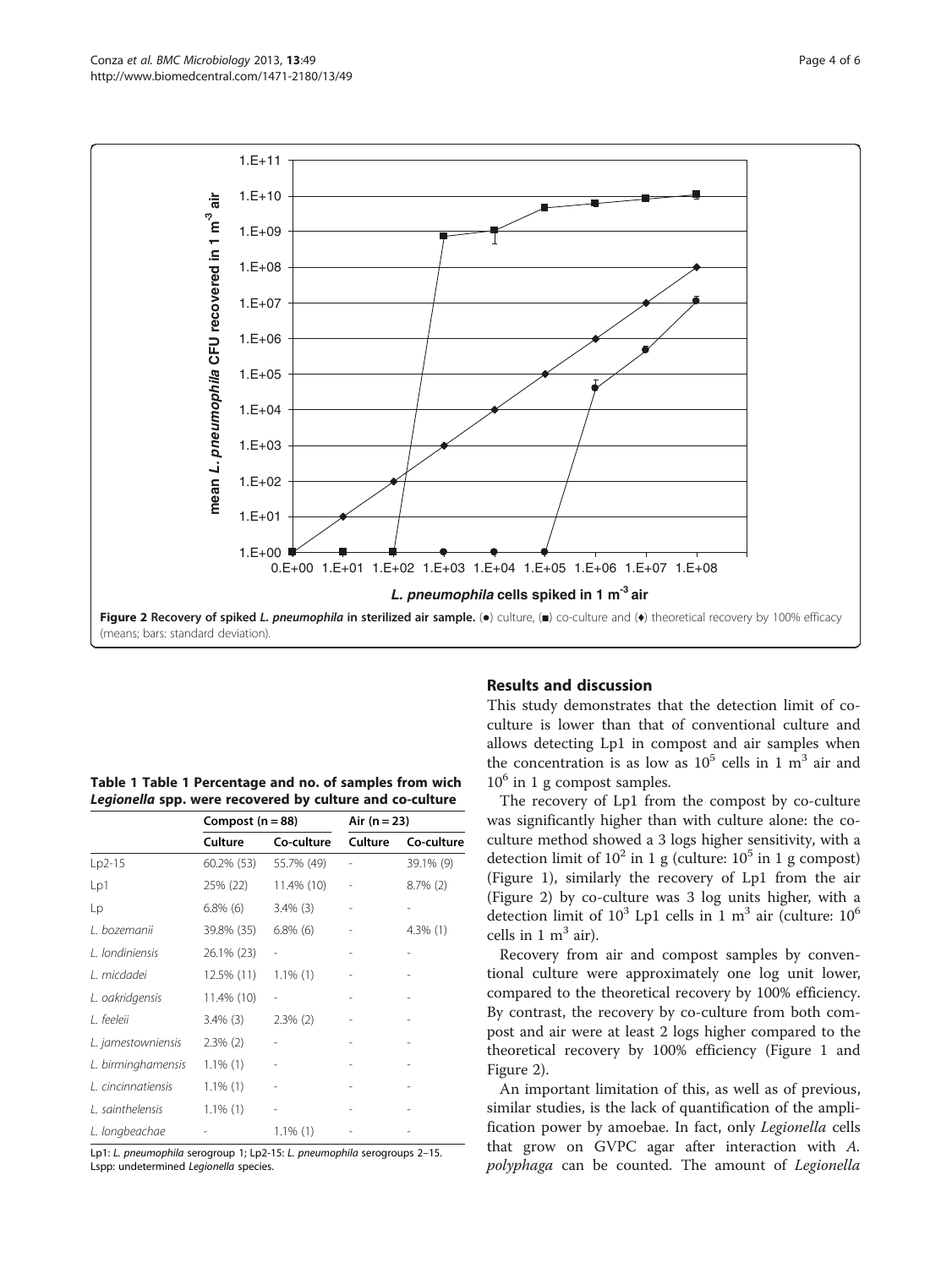cells that are present as free cells in the supernatant and the cells that are not phagocyted by the amoeba cannot be assessed. Entry/uptake of Legionella by the amoebae, the ability of Legionella to replicate within and to escape from the amoebal cytoplasm cannot be reliably quantified using standard methods [[20\]](#page-5-0). We further observed that co-culture needs longer incubation periods than culture. We do not tested the recovery of Legionella from spiked samples without acid treatment, we are aware that this causes a dilution of samples, but for nonsterile compost samples the recovery of Legionella without acid treatment is not possible due to overgrowth of contaminant flora. Nevertheless, our study shows that co-culture, on the average, allows detecting smaller amounts of Legionella cells in a given substrate.

The analysis of non-sterile compost samples with a higher load of Legionella contamination showed no relevant difference in isolation rates between culture and co-culture; by contrast, recovery of Legionella from air samples, in which a lower contamination load can be expected, was possible only by co-culture (Table [1](#page-3-0)). In the compost samples with negative co-culture the load of Legionella is high. In general, other non-pneumophila species and contaminant flora present in the non-sterile compost samples could compete with Legionella for amoebal uptake (Additional file 1). The hypotheses that could explain the negative co-culture results are: not all Legionella cells could replicate within amoebae and Legionella could "be eaten"; it is also possible that the cells were not uptake by the amoebae (no contact or interaction). It should be noted that the population of Legionella represent only the 0.01% of all the compost bacterial flora [[21\]](#page-5-0).

Culture, however, yields apparently a better picture of the biodiversity of Legionella spp. in compost (Table [1](#page-3-0)); in fact, more species were recovered from each sample, whereas only one or two species per sample were enriched by co-culture (Additional file 1). Up to now, in Switzerland and in Europe mainly L. pneumophila was isolated from compost [\[4,22](#page-5-0)], in contrast to Australia and Japan where L. longbeachae was frequently isolated from compost by the conventional culture method [[3,23\]](#page-5-0).

Co-culture allowed enriching Lp1 by up to 6 log units from the starting bacterial cells number; the method is thus potentially useful in environmental monitoring, in particular when low Legionella loads are expected (e.g. bioaerosol, rain and water). The presumptive concentration of Legionella bacteria in the bioaerosols of composting facility is between 0 to  $10^3$  *Legionella* per m<sup>3</sup>.

The detection of *Legionella* in environmental samples such as soil and compost is hampered by the presence of other microorganisms (mould and bacteria) that grow on selective media and may interfere with the Legionella

growth, leading to an underestimation of the effective number of Legionella present in the sample [[4\]](#page-5-0). PCR allows quantification, but the amplification of DNA of dead cells present in a sample makes the interpretation of results difficult; PCR is not an alternative for a reliable quantification of Legionella in environmental samples because humic acids present in the samples may inhibit the reaction [\[24,25](#page-5-0)]. PCR has also been used to detect Legionella spp. in clinical samples, but sensitivity varies greatly (30-90%) depending on the type of specimen studied. In addition, the design of generic Legionella spp. primers is difficult [\[26](#page-5-0)].

Previous studies reported that the use of co-culture has allowed the isolation of *L. pneumophila* when plating on BCYE agar plates did not yield any colonies; it has also allowed isolation of several fastidious Legionella species from clinical stool [[27\]](#page-5-0) and sputum samples [\[12](#page-5-0)], as well as from environmental samples such as floating biofilms [\[28\]](#page-5-0). Co-culture allows the recovery of VBNC cells [[14,29](#page-5-0)] or of some Legionella species not growing onto BCYE agar [\[12](#page-5-0)], such as Legionella-like amoebal pathogens (LLAP) [\[30](#page-5-0)] or *L. pneumophila* in pulmonary specimens [[31\]](#page-5-0). According to Descours et al. (2012) the amoebic co-culture was effective to isolate Legionella spp. from respiratory samples contaminated with other microorganisms even if the type of sample impacted on the performance of culture and co-culture [[31\]](#page-5-0).

## Conclusions

The use of co-culture is thus potentially useful to detect Legionella spp. in clinical samples with a low degree of contamination by Legionella spp., but the long incubation period needed is a strong negative aspect of the method.

Further studies are needed to test different amoebal strains susceptibilities to various Legionella species. The detection of *Legionella* in environmental samples is still commonly carried out by conventional culture, but coculture should be considered whenever there is a need to detect Legionella or VBNC expected to be present at concentrations below  $10^5 - 10^6$  cells, in particular when working with air samples.

#### Additional file

[Additional file 1:](http://www.biomedcentral.com/content/supplementary/1471-2180-13-49-S1.xls) xls List of all Legionella spp. recovered from nonsterile compost (88) and air (23) samples analysed in parallel by culture and co-culture. Lp1: L. pneumophila serogroup 1: Lp2-15: L. pneumophila serogroups 2–15; Lspp: undetermined Legionella species; \*non-Legionella species recovered by co-culture.

#### Competing interests

The authors declare that they have no competing interests.

#### Authors' contributions

LC, SC and VG participated in the conception and design of the study and participated in the analysis and interpretation of data. LC wrote the first draft